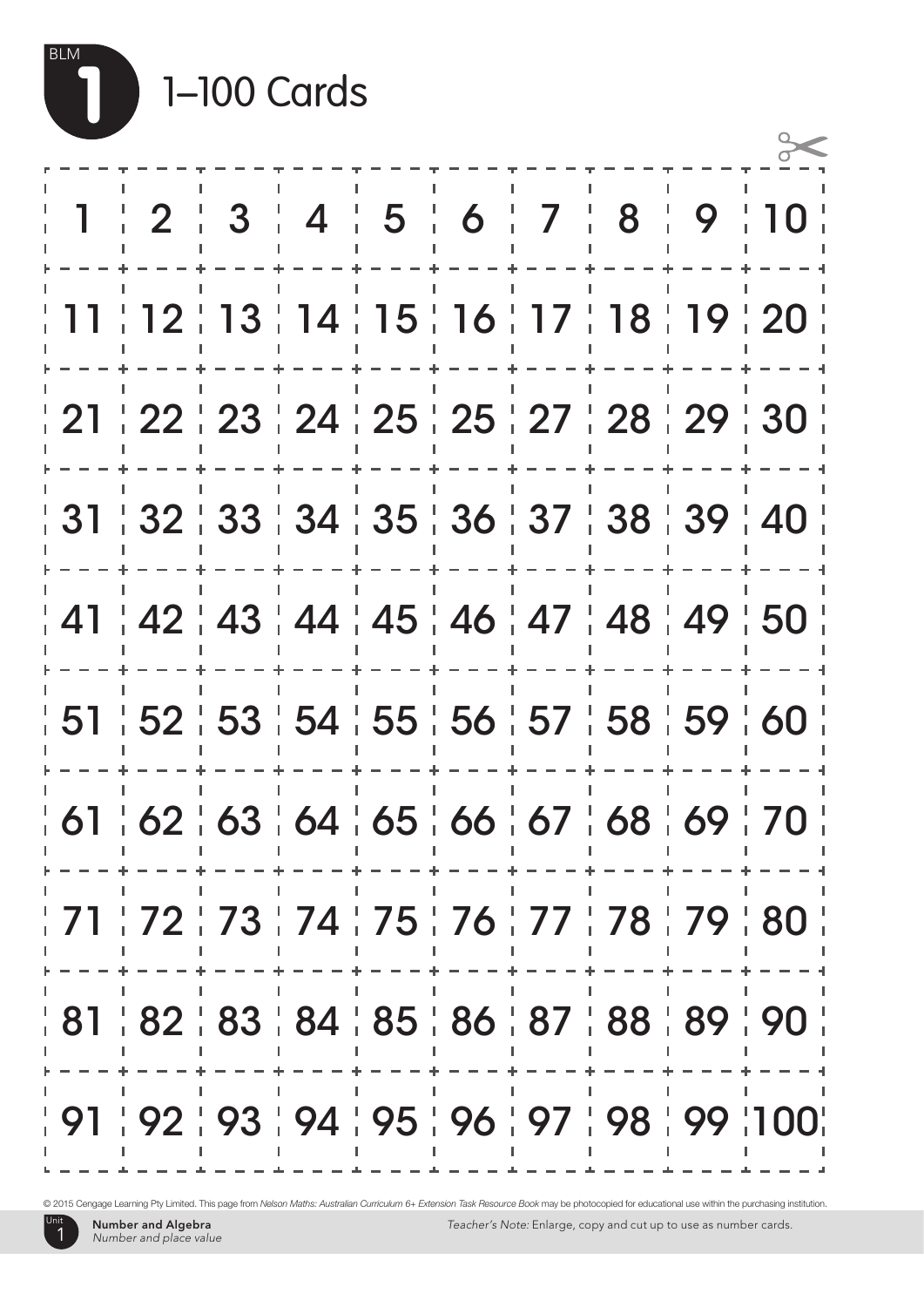

100 Chart

|    | $1 \ 2 \ 3 \ 4 \ 5 \ 6 \ 7 \ 8$            |         |                                  |  |    | 9 10                                            |
|----|--------------------------------------------|---------|----------------------------------|--|----|-------------------------------------------------|
|    |                                            |         |                                  |  |    | 11   12   13   14   15   16   17   18   19   20 |
|    |                                            |         |                                  |  |    | 21   22   23   24   25   25   27   28   29   30 |
|    |                                            |         |                                  |  |    | 31 32 33 34 35 36 37 38 39 40                   |
|    |                                            |         |                                  |  |    | 41   42   43   44   45   46   47   48   49   50 |
|    |                                            |         |                                  |  |    | 51   52   53   54   55   56   57   58   59   60 |
|    |                                            |         |                                  |  |    | 61   62   63   64   65   66   67   68   69   70 |
|    | 71   72   73   74   75   76   77   78   79 |         |                                  |  |    | 80                                              |
| 81 |                                            | 82   83 | 84 85 86 87 88                   |  | 89 | 90                                              |
| 91 |                                            |         | 92   93   94   95   96   97   98 |  | 99 | 100                                             |

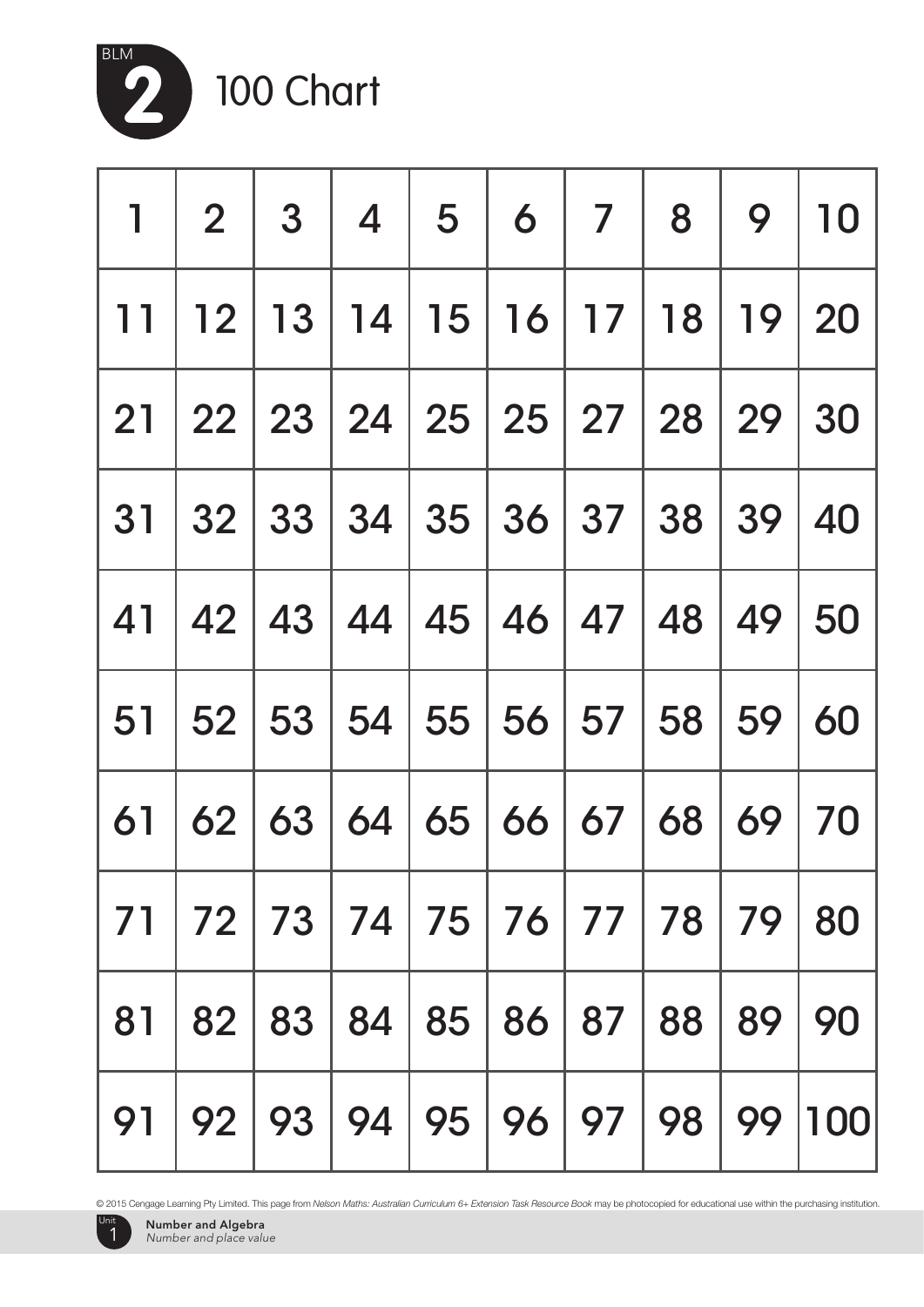

## 3 Matching Activity

| $5 + 6$       | $6 + 5$                                 | $11 + 24$     | $24 + 11$     |
|---------------|-----------------------------------------|---------------|---------------|
|               | $19 + 27$ $\div$ 27 + 19 $\div$ 16 + 24 |               | $24 + 16$     |
|               | $105 + 52 \div 52 + 105 \div 66 + 77$   |               | $77+66$       |
|               | $98 + 74$ $174 + 98$ $173 + 29$         |               | $29 + 73$     |
| $3 \times 9$  | $9 \times 3$                            | $11 \times 7$ | $7 \times 11$ |
| $8 \times 12$ | $12 \times 8$                           | $6 \times 7$  | $7 \times 6$  |
| $3 \times 8$  | $8 \times 3$                            | $9 \times 8$  | $8 \times 9$  |
| $12 \times 0$ | $0 \times 12$                           | $14 \times 2$ | $2 \times 14$ |

© 2015 Cengage Learning Pty Limited. This page from *Nelson Maths: Australian Curriculum 6+ Extension Task Resource Book* may be photocopied for educational use within the purchasing institution.

Unit 2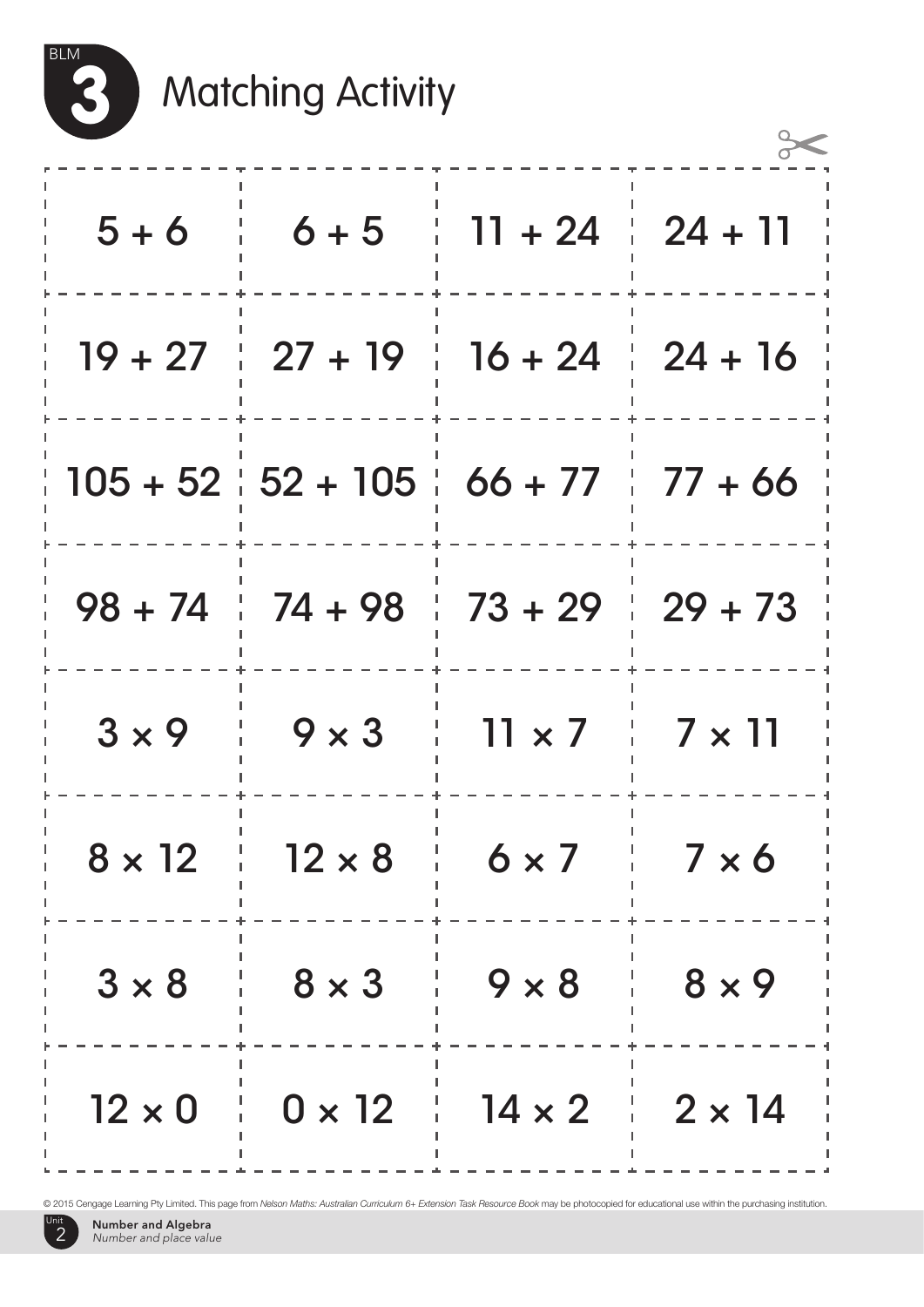

### 1 de la Grid Paper

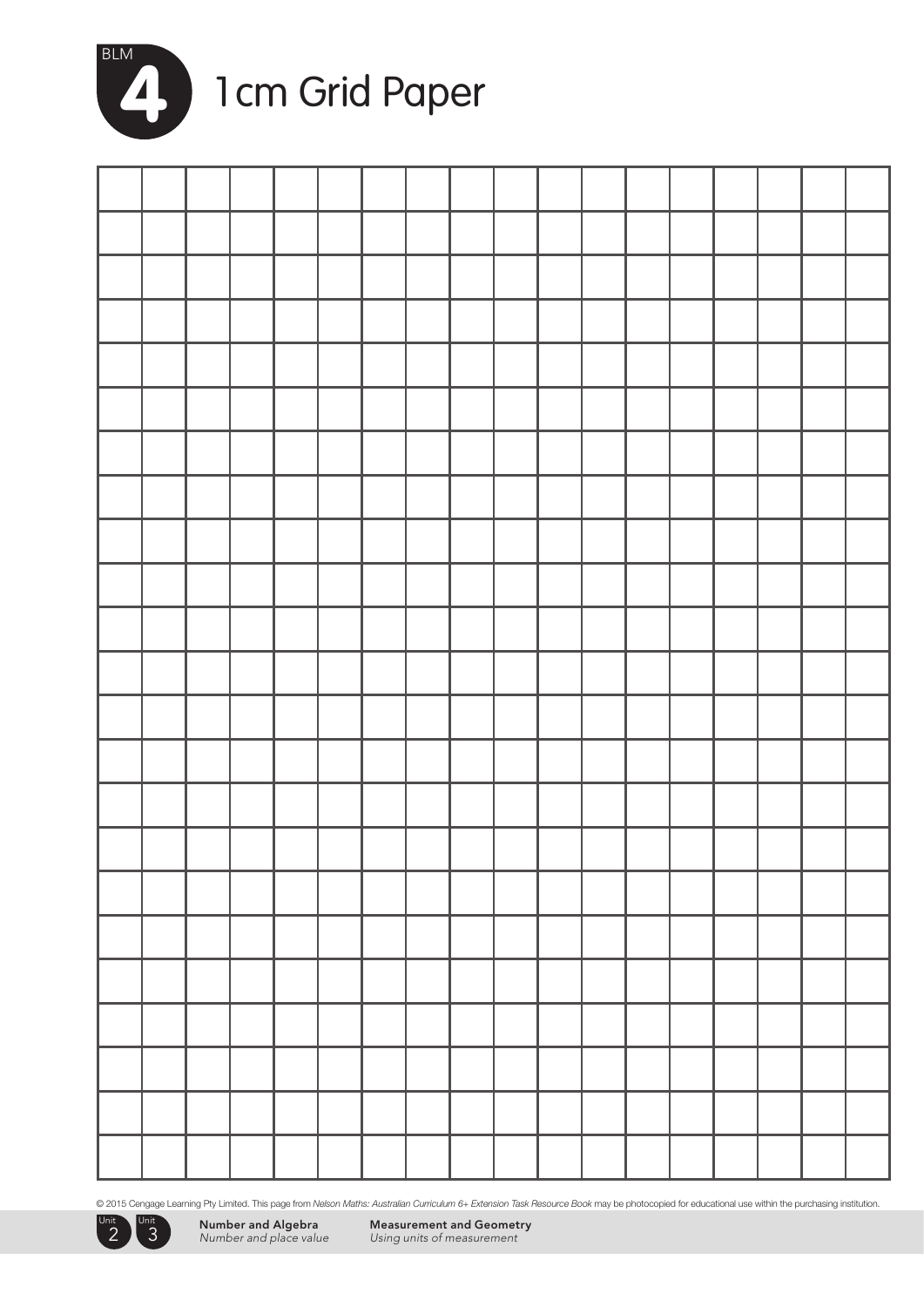

# Fraction Cards

|                                                                                                    |                                                                                   |                              | $\frac{4}{2}$                             |                                                                                                    |
|----------------------------------------------------------------------------------------------------|-----------------------------------------------------------------------------------|------------------------------|-------------------------------------------|----------------------------------------------------------------------------------------------------|
|                                                                                                    |                                                                                   |                              |                                           |                                                                                                    |
|                                                                                                    |                                                                                   |                              |                                           |                                                                                                    |
| $\frac{1}{2}$<br>$\frac{2}{3}$<br>$\frac{1}{4}$<br>$\frac{6}{4}$<br>$\frac{3}{5}$<br>$\frac{3}{6}$ | $\frac{2}{3}$<br>$\frac{3}{3}$<br>$\frac{2}{4}$<br>$\frac{7}{4}$<br>$\frac{4}{5}$ |                              | $\frac{5}{3}$ $\frac{4}{4}$ $\frac{1}{5}$ | $\frac{1}{3}$<br>$\frac{6}{3}$<br>$\frac{5}{4}$<br>$\frac{2}{5}$<br>$\frac{2}{6}$<br>$\frac{2}{7}$ |
|                                                                                                    |                                                                                   |                              |                                           |                                                                                                    |
|                                                                                                    | $\begin{array}{c}\n4 \\ \hline\n6 \\ \hline\n4 \\ \hline\n7\n\end{array}$         |                              | $\frac{1}{6}$ $\frac{1}{7}$               |                                                                                                    |
| $\frac{3}{7}$                                                                                      |                                                                                   | $\frac{5}{7}$                | $\frac{6}{7}$                             | $\frac{1}{8}$                                                                                      |
| $\overline{2}$<br>8                                                                                | $\boldsymbol{3}$<br>8                                                             | 4<br>$\overline{\mathbf{8}}$ | 5<br>$\overline{8}$                       | <b>6</b><br>8                                                                                      |
| 8                                                                                                  | 9                                                                                 | $rac{2}{9}$                  | 3<br>9                                    | $\overline{\mathcal{A}}$<br>9                                                                      |
| 5<br>9                                                                                             | $\frac{6}{9}$                                                                     | 9                            | 8<br>9                                    | 10                                                                                                 |

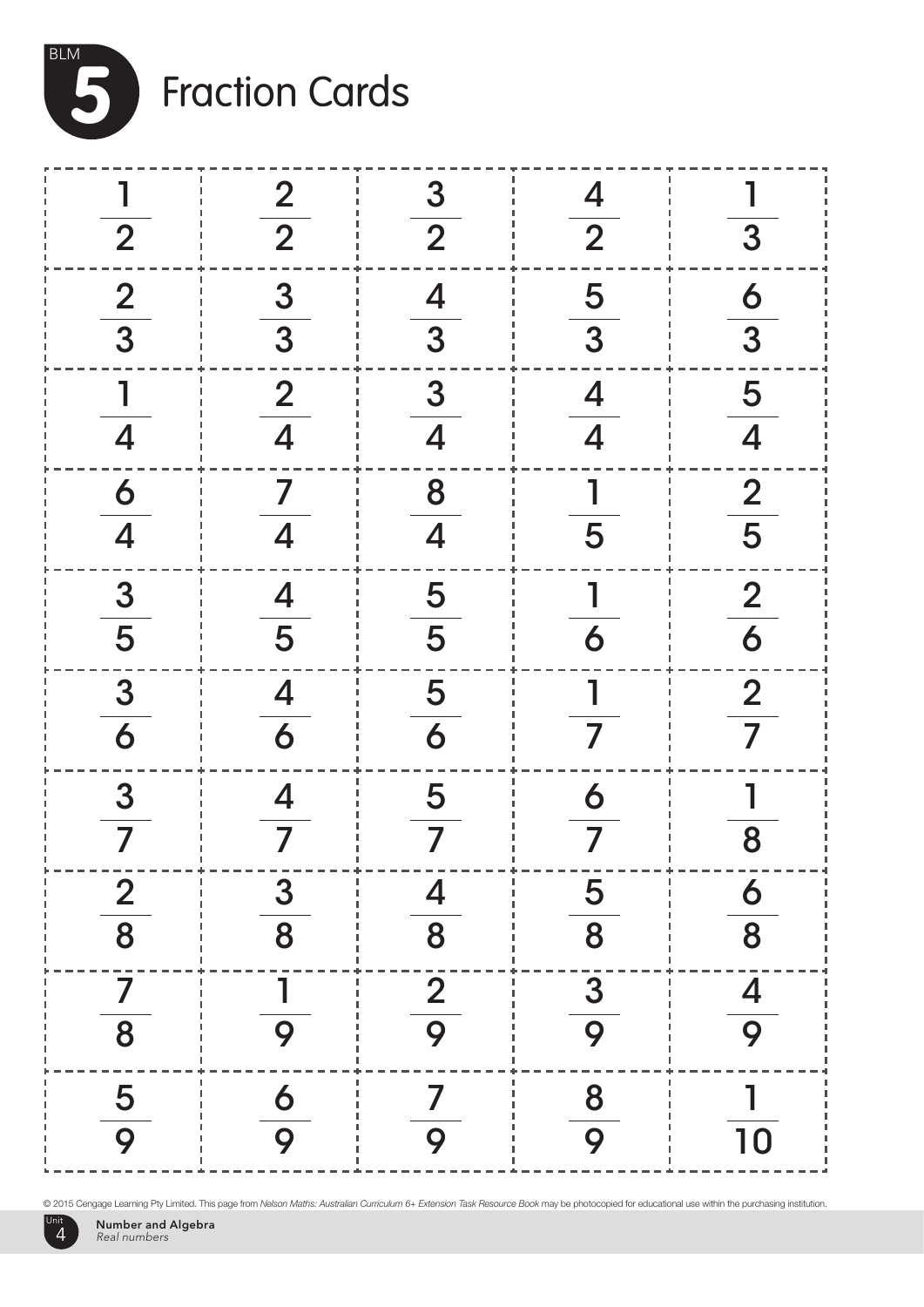

### Adding and Subtracting Fractions: Word Problems

Complete the following word problems.

1 8 3 After she took her piece (  $\frac{1}{8}$  ), she shared out  $\frac{3}{4}$  more. **1** Elena shared her birthday cake. How much cake was left?



- 1  $\frac{4}{4}$  to be friends What fraction of the 5 **2** Jameela has some lollipops. She kept  $\overline{10}$  of the lollipops and gave  $\frac{1}{5}$  to her friends. What fraction of the lollipops was left to give to her mother?
- 3 4 2 **3** Chloe has  $\frac{1}{4}$  of one bag of dog food and  $\frac{1}{3}$  of another bag. How much dog food does Chloe have altogether?
- 1 3 1 **4** Jarrod has  $\frac{1}{3}$  of a cup of milk and  $\frac{1}{4}$  of a cup of water. How much liquid does he have altogether?
- 1 2 6 10 3 **5** Miss Sheep had  $\frac{1}{10}$  of one packet of paper,  $\frac{1}{5}$  of another packet and  $\frac{1}{2}$  of a third packet of paper. How much paper did she have?
- 2  $5$  of a can 6 **6** Kelsey had 2 cans of fruit. In one recipe she used  $\frac{2}{3}$  of a can and in a second recipe she used  $\frac{3}{7}$  of a can. How much fruit did she have left?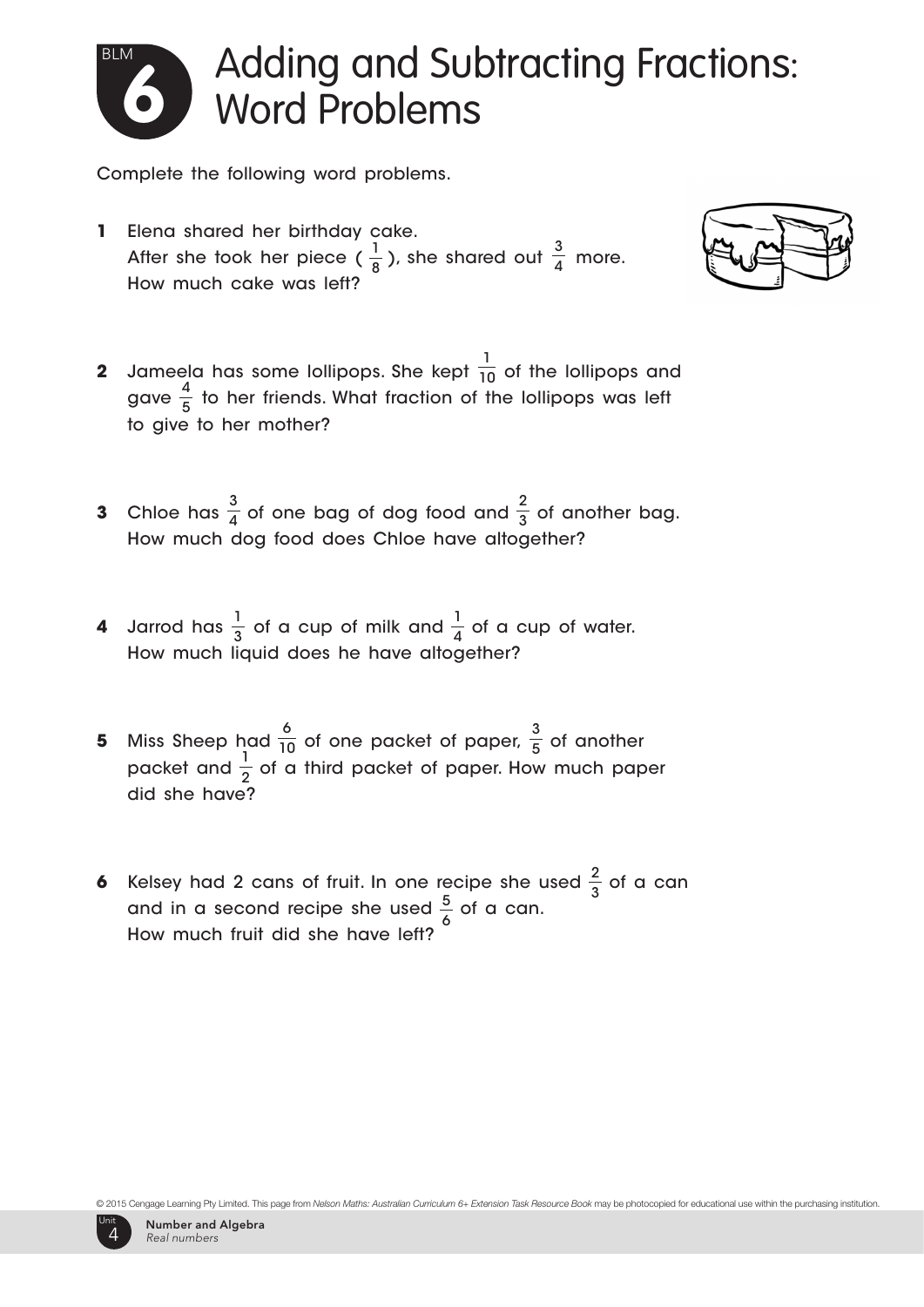

**How to play: You will need:** a partner, a calculator each, game sheet, a counter

#### **How to play:**

- tor 100 on their calculators and • Both players enter 100 on their calculators and the counter is placed on START.  $\,$
- Each player in turn moves the counter along a line segment and performs the operation with their calculator.
- The path may go in any direction, and segments can be used more than once.
- **To win:** • A player may not use the line segment that their opponent has just used on their last turn.
- **Variations:** • The game ends when either player moves the counter to the FINISH.

#### **To win:**

• The aim of the game is to have the smallest number on your calculator when the game ends.

#### **Variations:**

- Change the game to aim for the largest number.
- • Do not allow line segments to be retraced.
- Play with 3 players.
- Allow each player to have their own marker.



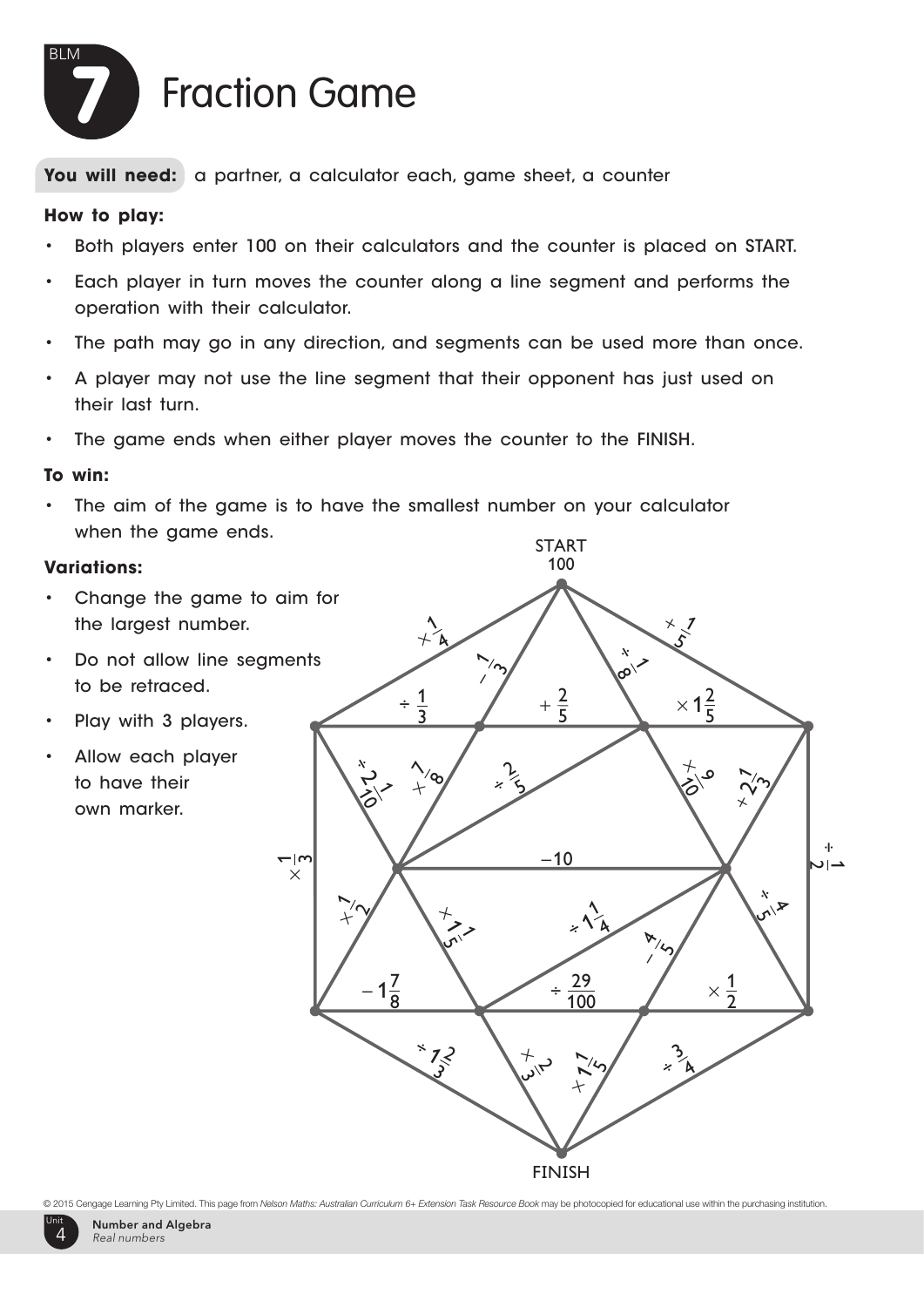

### 8 Decimal Grids: Tenths



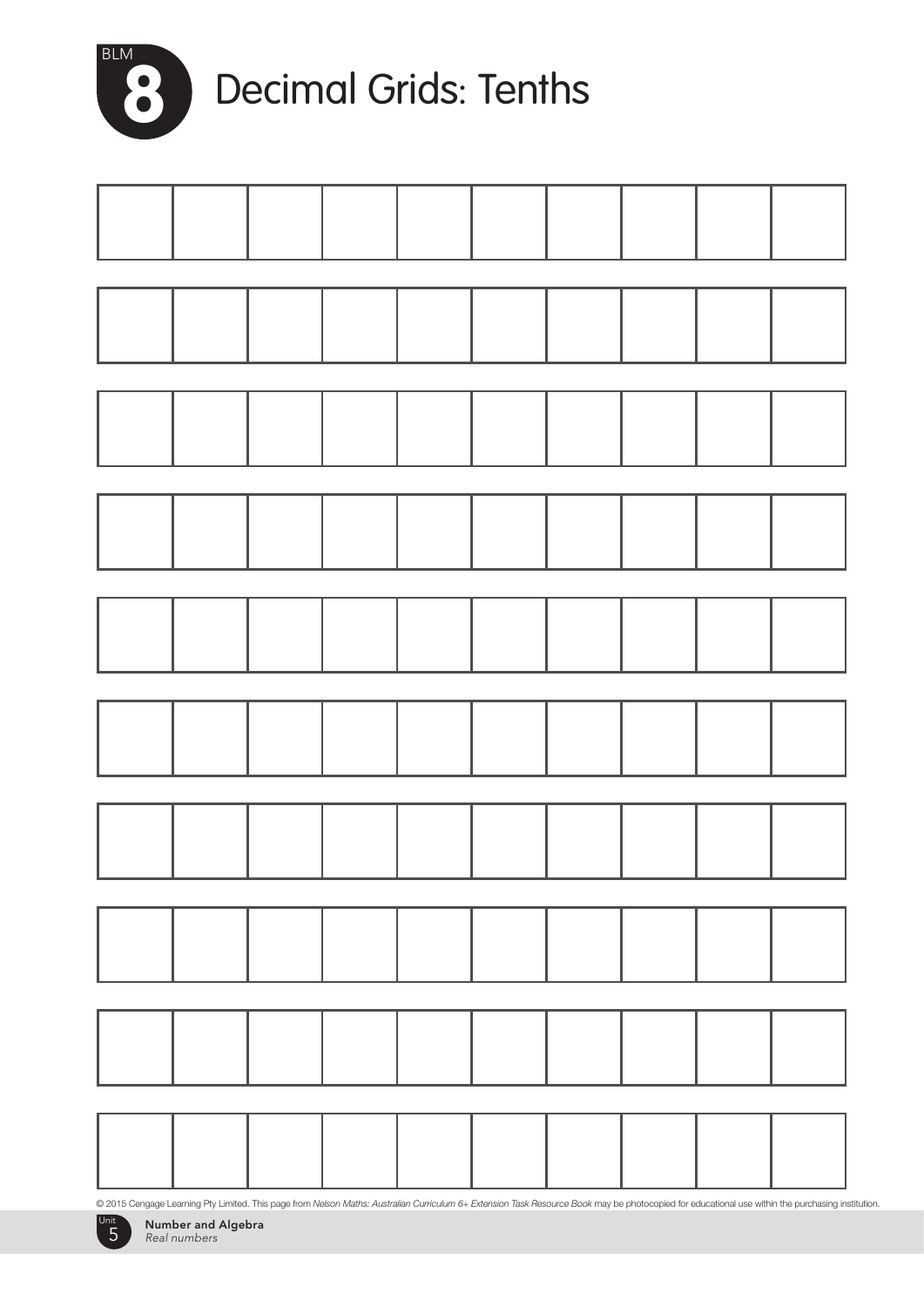

### Decimal Grids: Hundredths

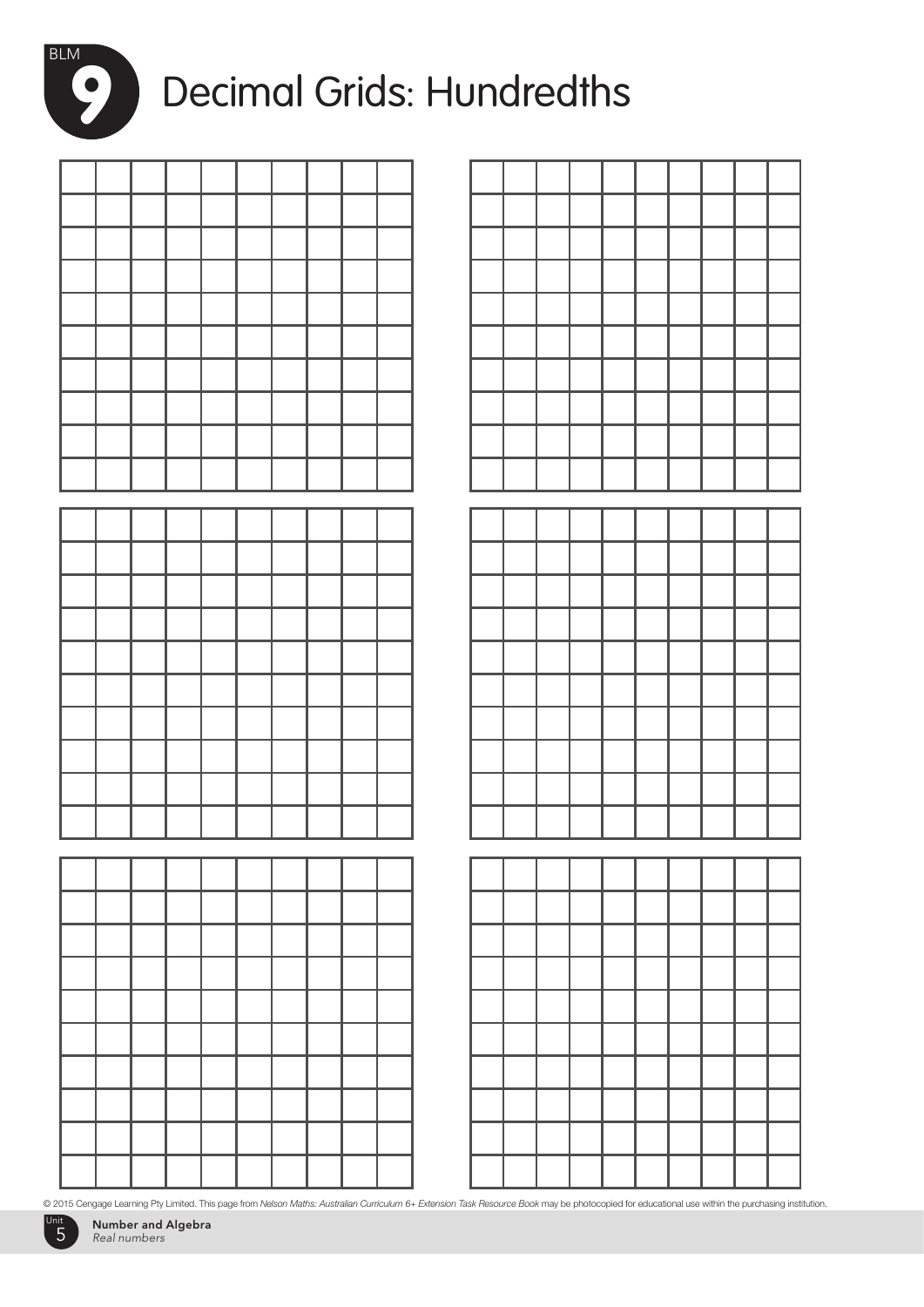



Unit 9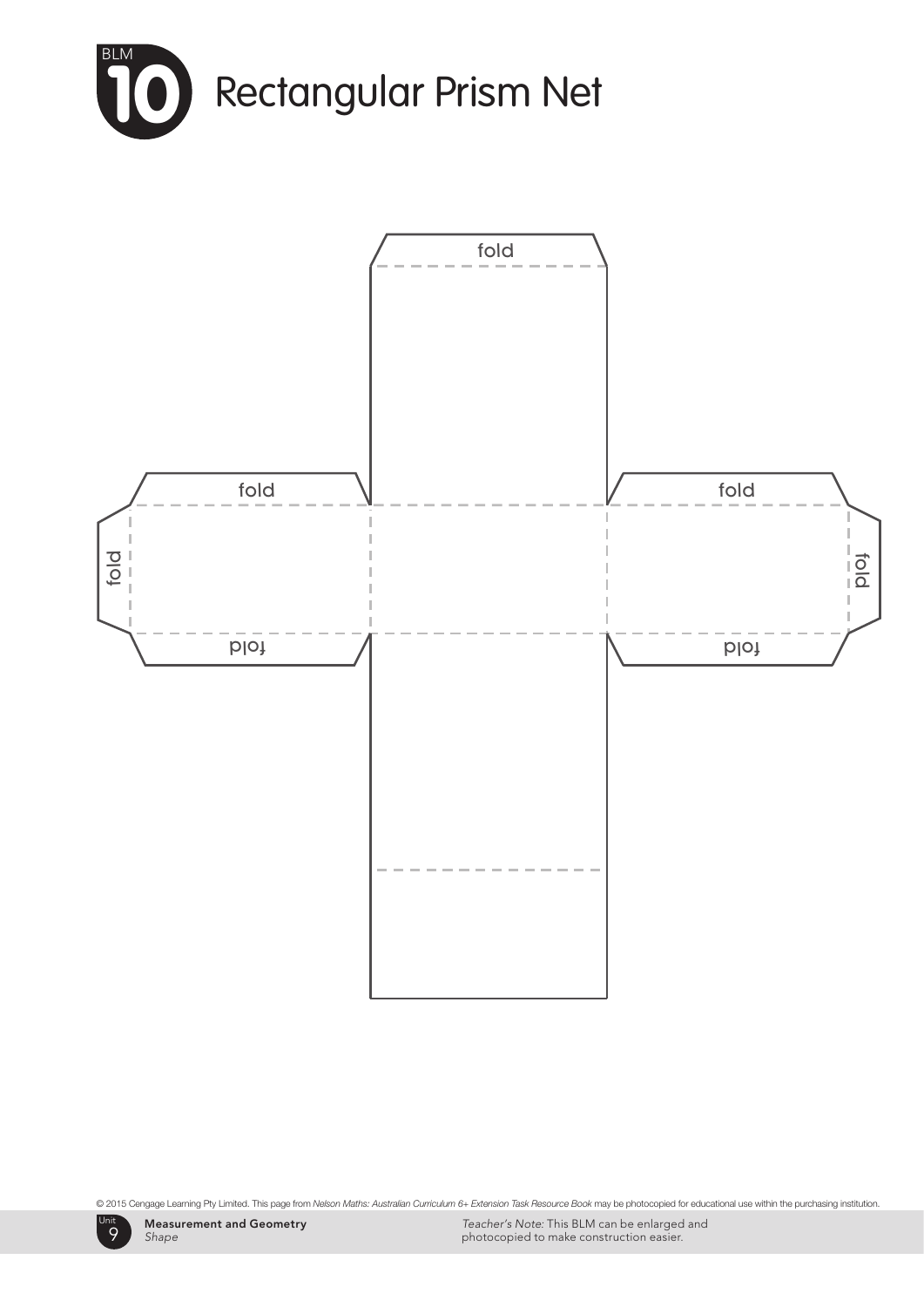

Measurement and Geometry *Shape*

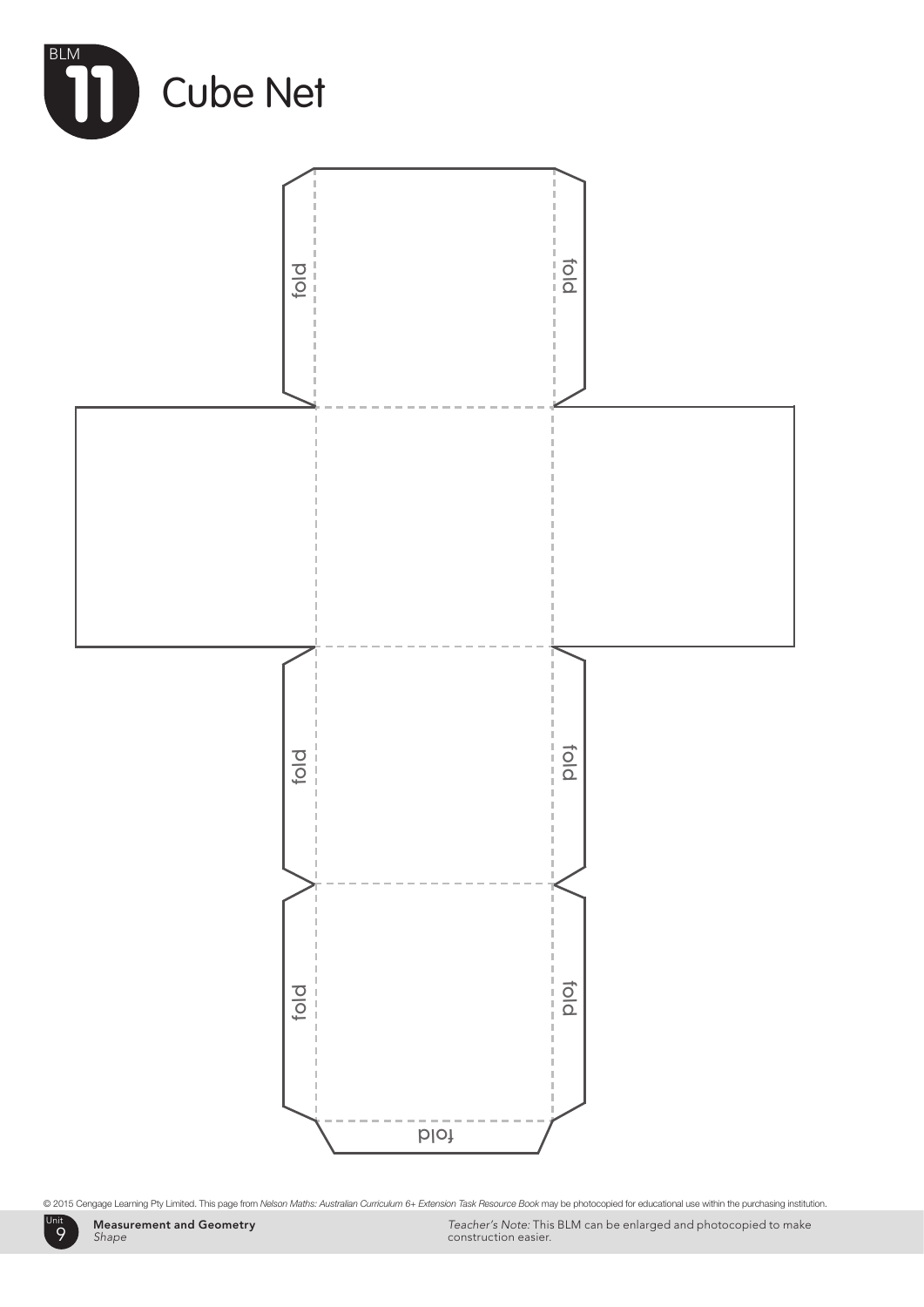



Unit 9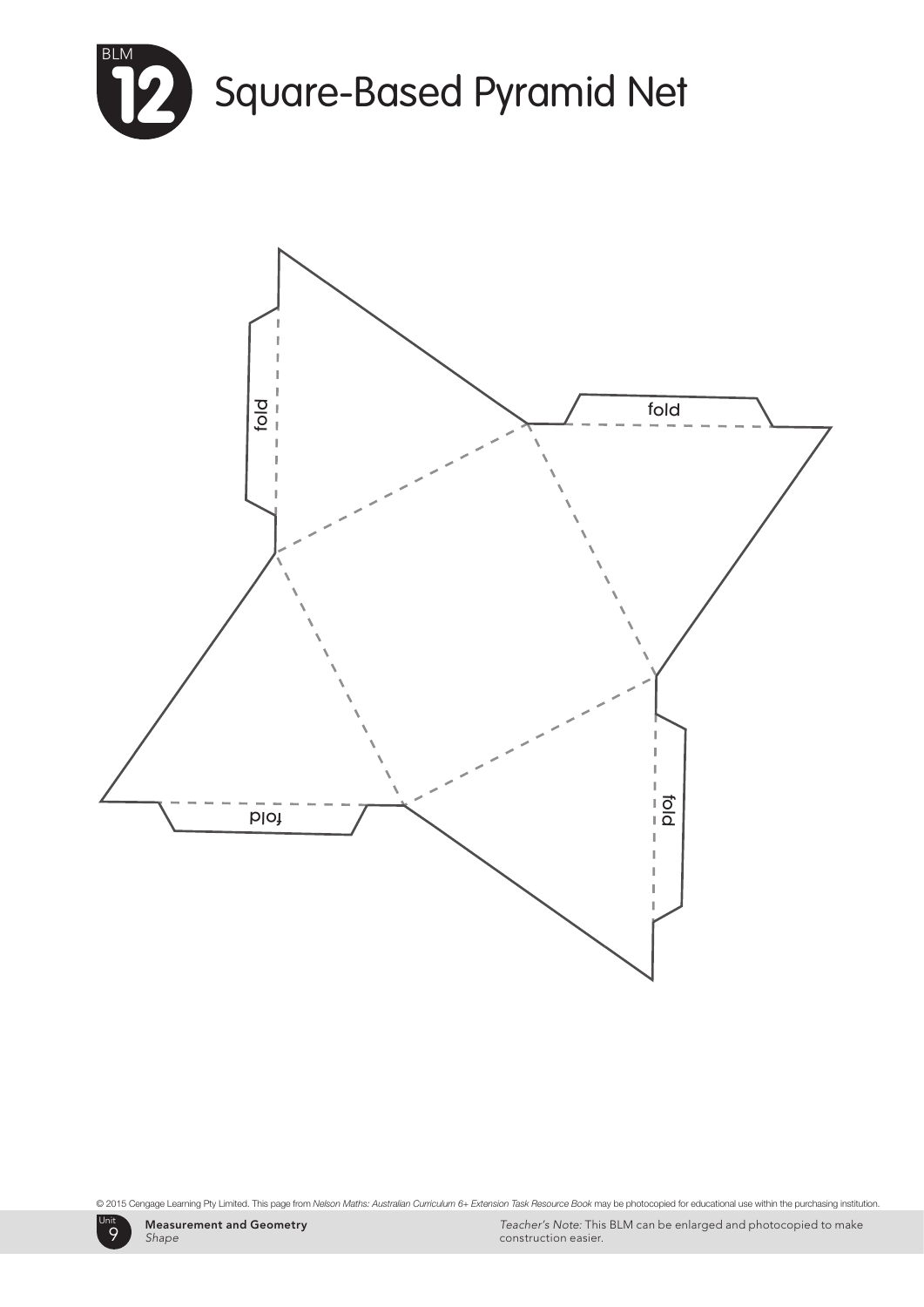



Unit 9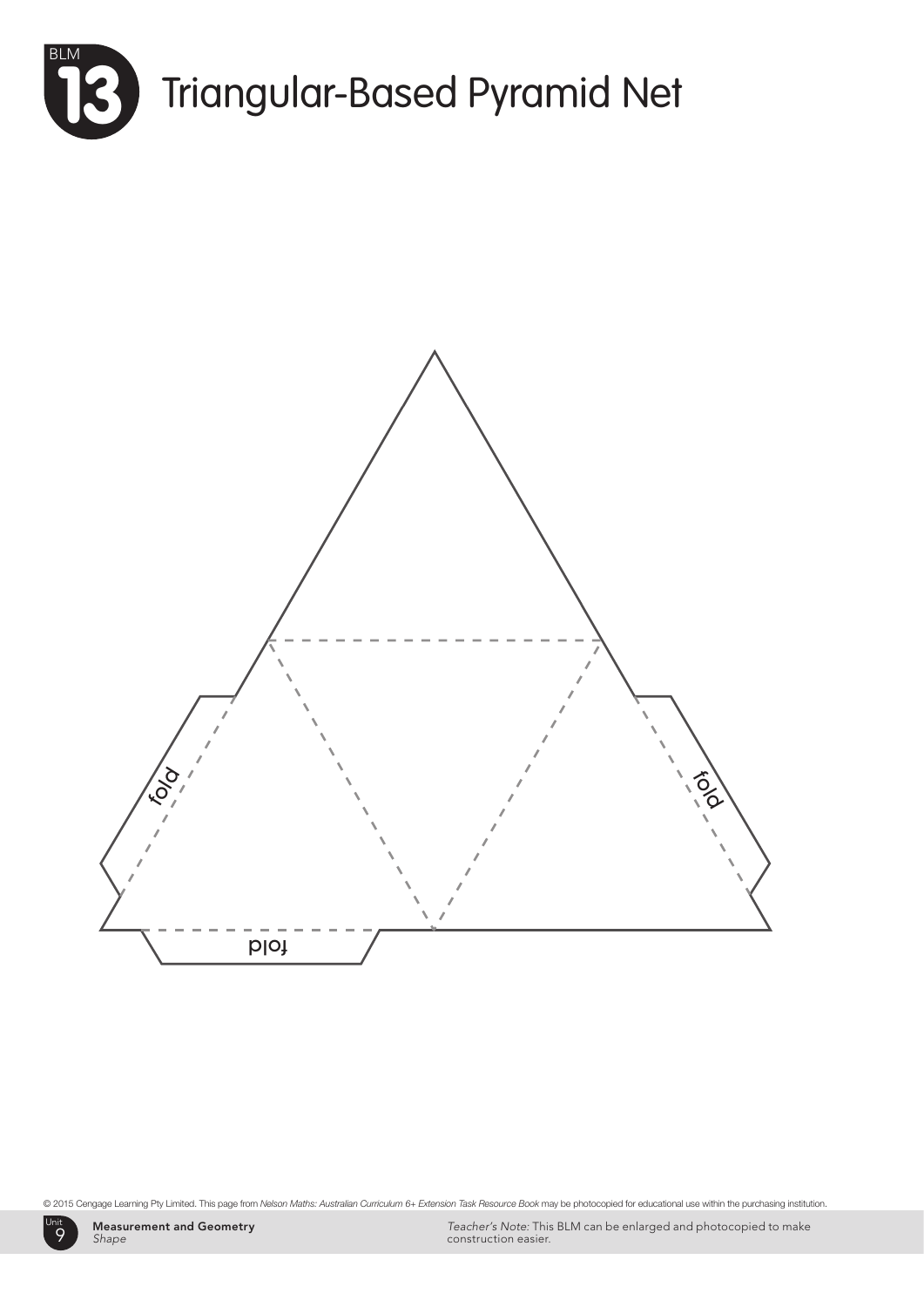

## Isometric Dot Paper

end a strong de la strong de la strong de la strong de la strong de la strong de la strong de la strong de la strong de la strong de la strong de la strong de la strong de la strong de la strong de la strong de la strong d

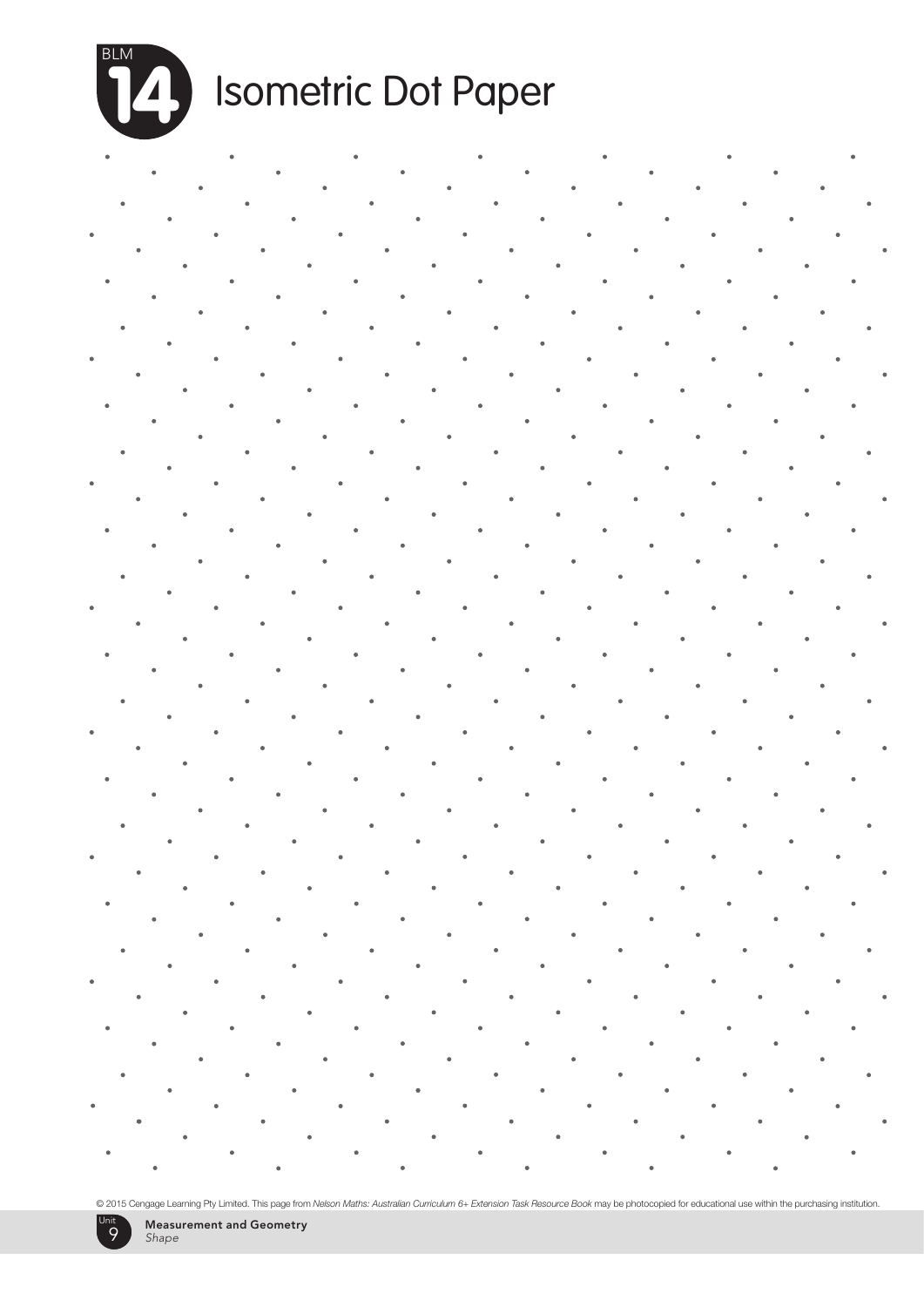





Measurement and Geometry *Location and transformation*

Number and Algebra *Linear and non-linear relationships*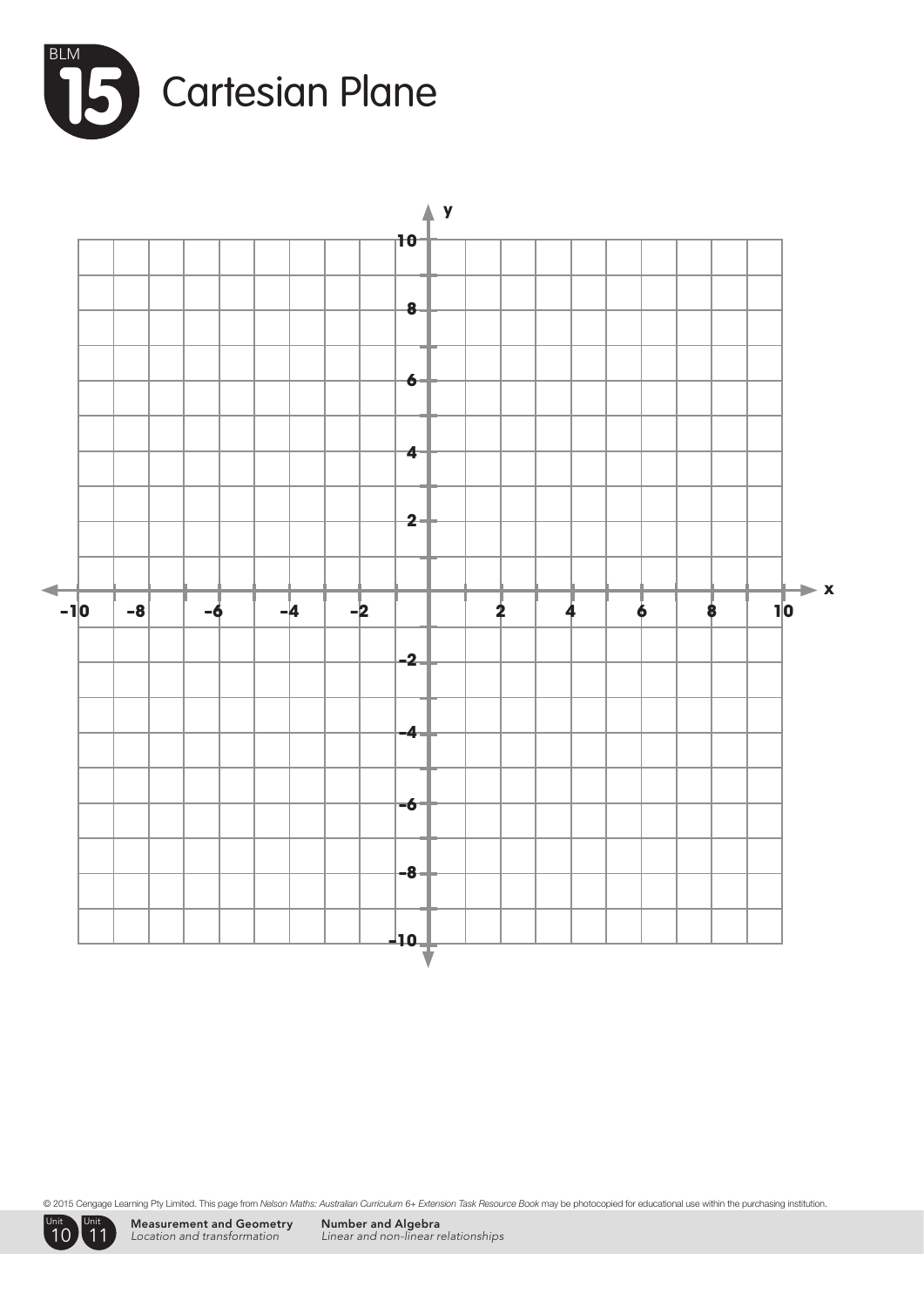



*Teacher's Note:* These circles can be used for spinners and for fraction activities.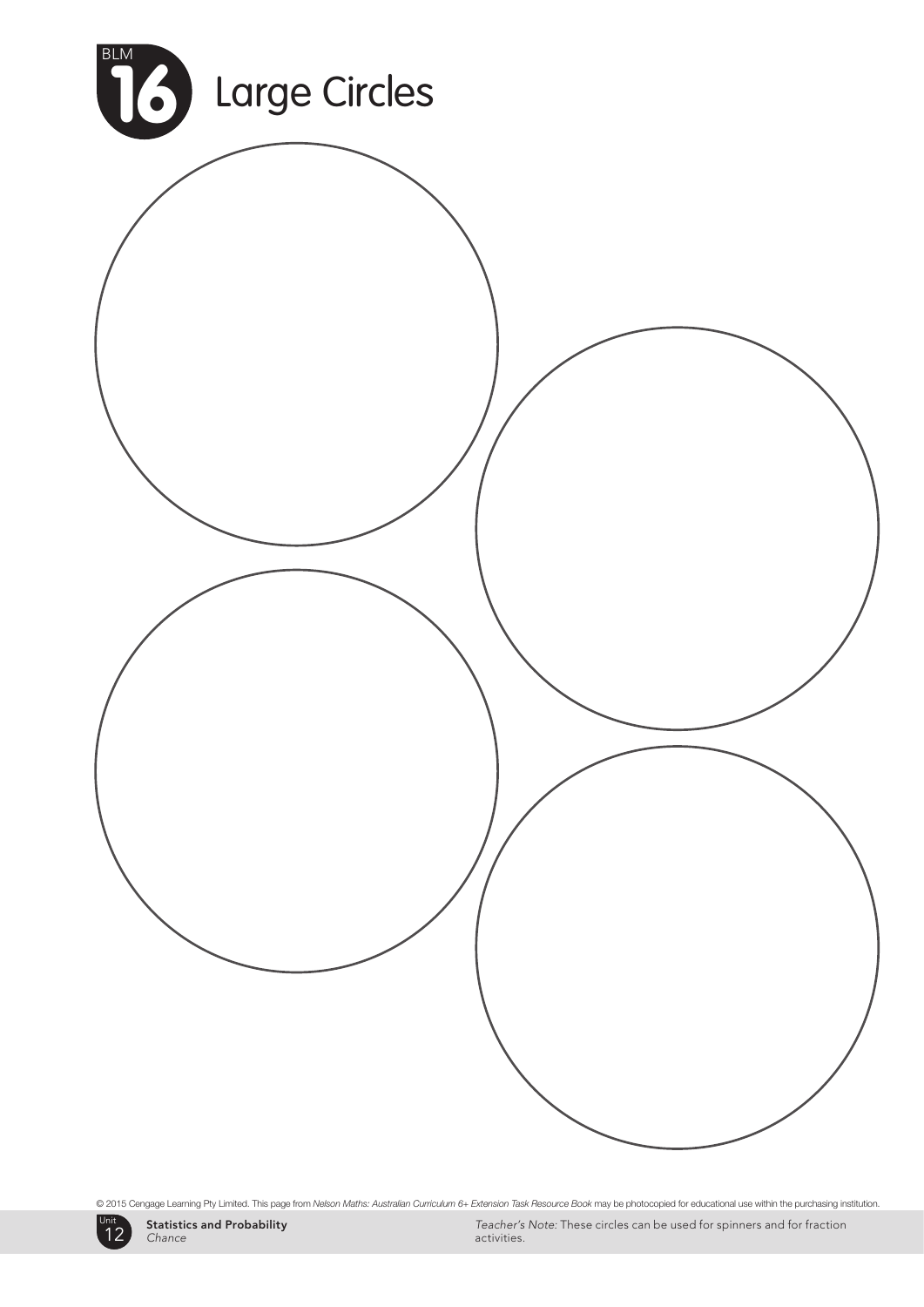

#### You will need: a protractor

**1**

**2**

**3**

**4**

Use a protractor to measure each of the angles indicated with a letter.

Write the value of the angle next to the letter.

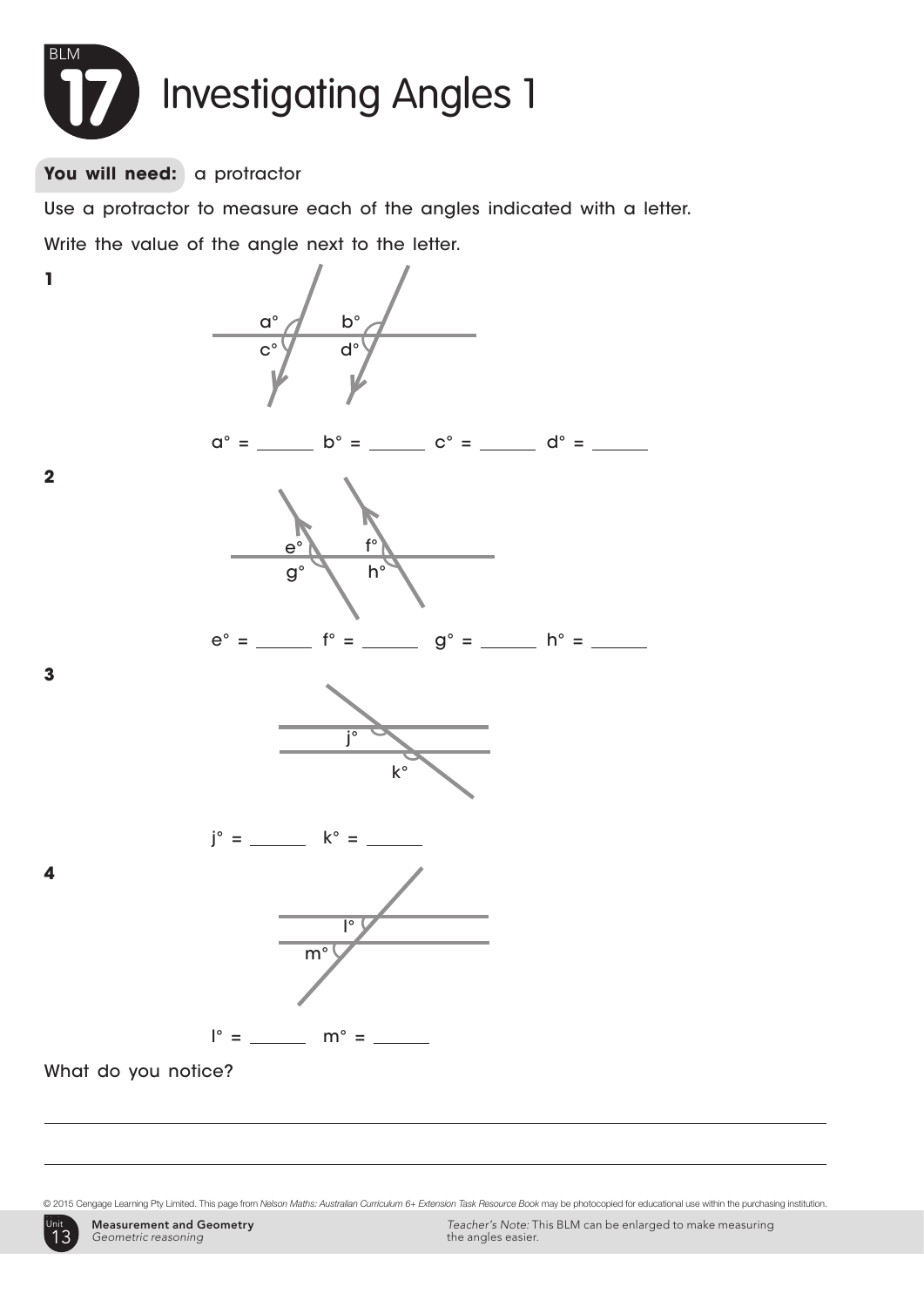

#### You will need: a protractor

Use a protractor to measure each of the angles indicated with a letter. Write the value of the angle next to the letter.



© 2015 Cengage Learning Pty Limited. This page from *Nelson Maths: Australian Curriculum 6+ Extension Task Resource Book* may be photocopied for educational use within the purchasing institution.



Measurement and Geometry *Geometric reasoning*

*Teacher's Note:* This BLM can be enlarged to make measuring the angles easier.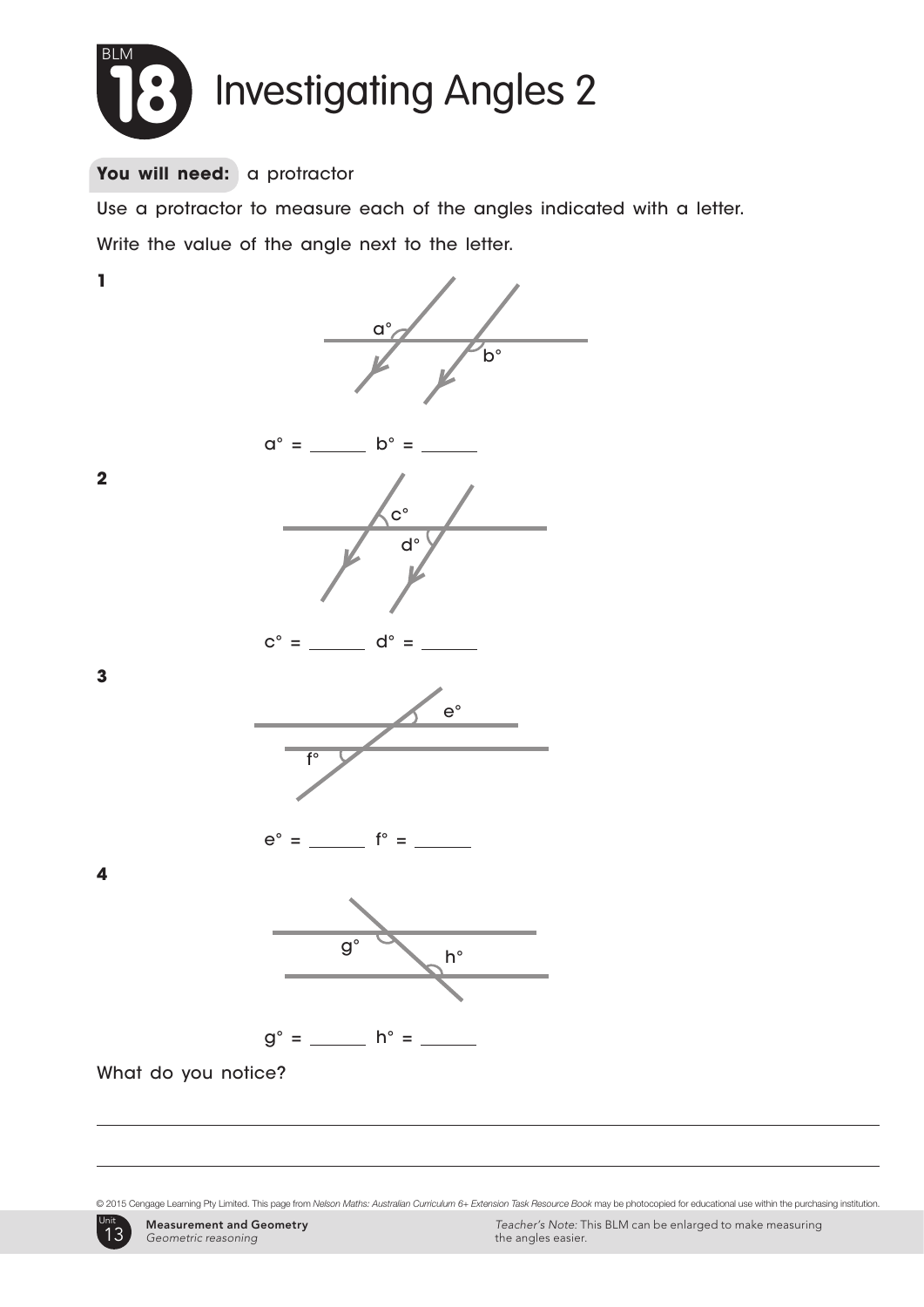

You will need: a protractor

Use a protractor to measure each of the angles indicated with a letter.

Write the value of the angle next to the letter.



© 2015 Cengage Learning Pty Limited. This page from *Nelson Maths: Australian Curriculum 6+ Extension Task Resource Book* may be photocopied for educational use within the purchasing institution.

Unit 1 13 Unit

*Teacher's Note:* This BLM can be enlarged to make measuring the angles easier.